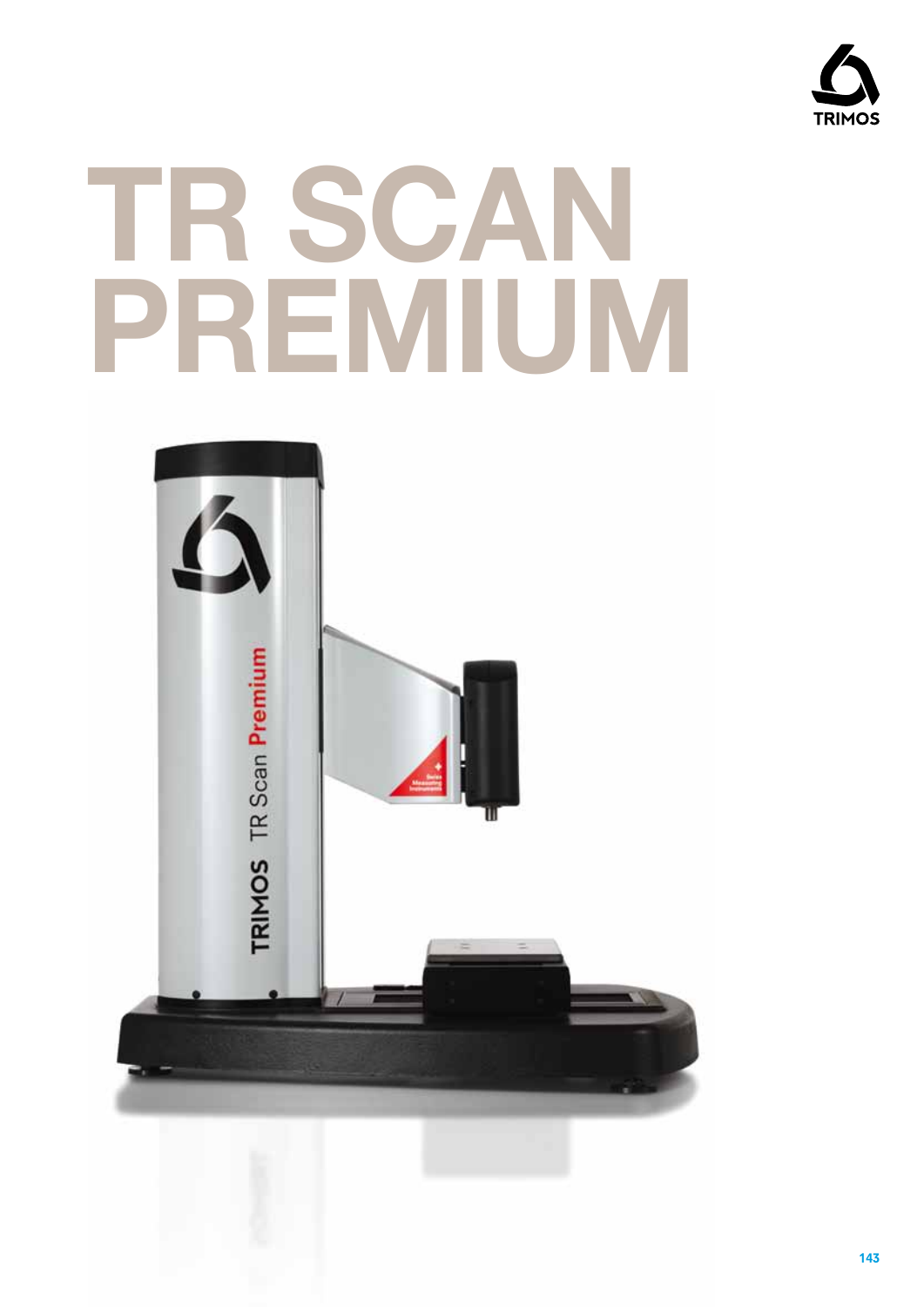#### introduction

TR Scan Premium allows the measuring of the most sensitive surfaces with astounding speed and precision. It has become unavoidable in many cases for hi-tech applications, when the traditional measuring by contact has reached its limits. Medical appliances, prosthesis, wafers, MEMS, semiconductors, metallic layers deposits, polymer films, optical components, research and development, quality control, are the areas of expertise of TR Scan Premium.

The heart of the system, Trimos DHM® (Digital Holographic Microscopy), constitutes a derivation of a technology used in the biomedical engineering field. The system itself is based on the physical characteristics of the hologram for the topography generation of the analysed surface. This technology for checking industrial surfaces is exclusively used by Trimos. Its most distinctive feature to competitive products is the possibility of measuring extreme reflecting, mirror-polished or very small surfaces.

The exceptional high measuring speed coupled with an accuracy range of a nanometre form the main advantages of the TR Scan. Only some microseconds are needed for the acquisition of a three dimensional image (x, y, z) with a million points. This exceptional acquisition speed allows ignoring all problems traceable to vibrations, the traditional enemy of the majority of optical measuring systems. The mentioned advantages prove an enhanced productivity and a limited investment.

EXCEPTIONAL FAST MEASURING SPEED

INSENSITIVE TO VIBRATION

VERTICAL RESOLUTION IN NANOMETER RANGE

EXTREME SIMPLE POSITIONING OF THE PART THANKS TO LASER ALIGNMENT (DHM)

NON-CONTACT MEASURING, NON DESTRUCTIVE

SOFTWARE AT THE TOP OF THE TECHNOLOGY

PRE-PROGRAMMED MEASURING PROCESSES

COMPATIBLE WITH 2D AND 3D STANDARDS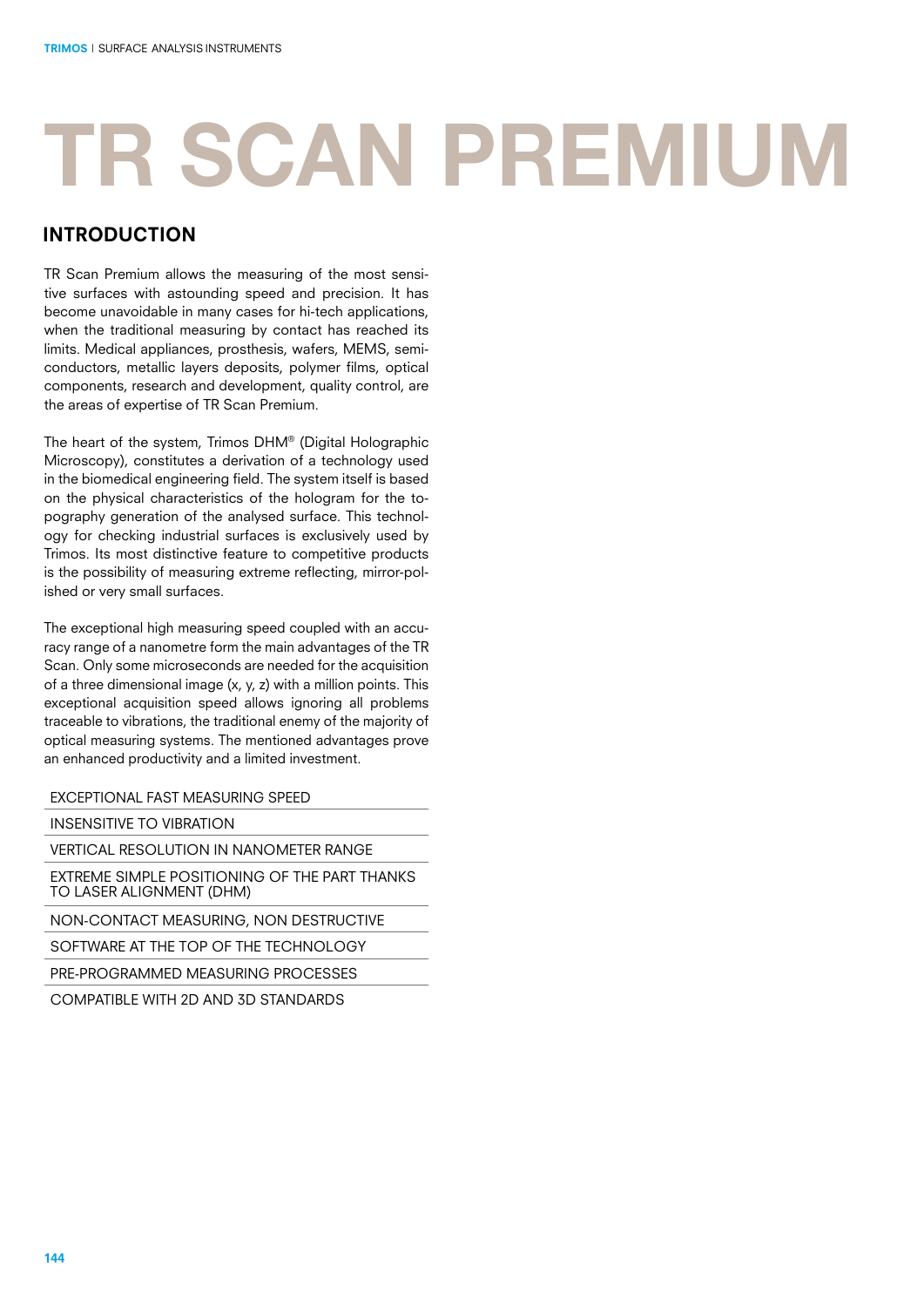

#### **DESCRIPTION**

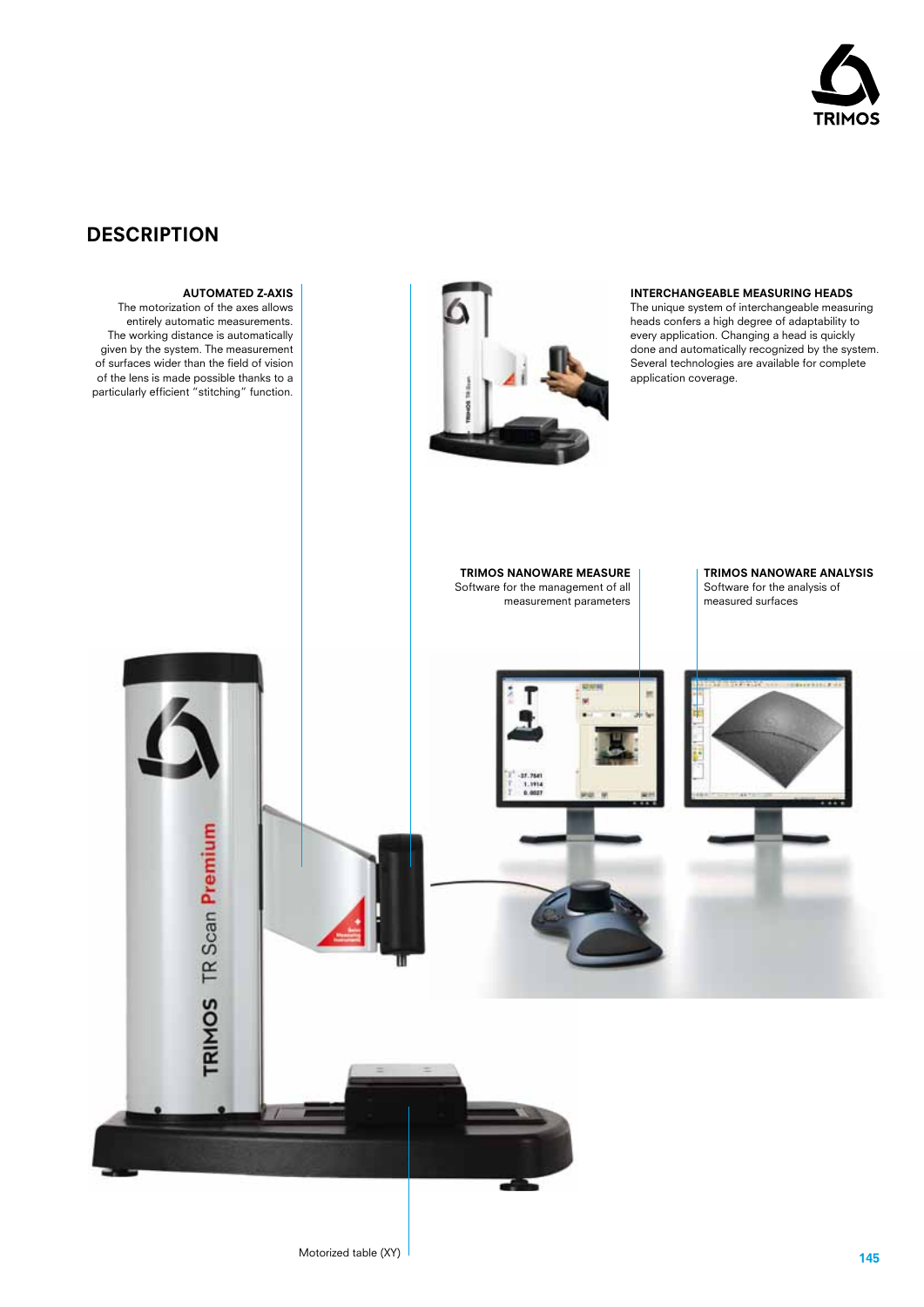### display/ software

#### Trimos Nanoware Measure

This exclusive software allows the handling of the instrument (positioning and configuration of all measurements).

Positioning in X,Y,Z is performed either automatically by predefined parameters or via the use of an intuitive joystick aided by a integrated positioning laser and a camera (optional).

Once positioned, measurements are taken automatically with one click or via the use of a manual size parameter in a few seconds.

#### INTUITIVE POSITIONING

INSTANT MEASUREMENT

PROGRAMMABLE MEASUREMENTS WITH PICTURE



#### Trimos Nanoware Analysis

This software allows the analysis of all measured surfaces according to current international standards such as ISO, DIN, JIS, ASME, CNOMO etc., as well as the 3D standard ISO 25178.

Analysis can be performed automatically by the use of a template or the user can have direct access to the raw data. The incorporated analysis software is powered by Mountains®, the most powerful and recognized 2D/3D surface analysis software available.

Reports are automatically generated during analysis. Any report can be used as a template later.

POWERFUL ANALYSIS

PROFESSIONAL REPORTING

SUITABLE MODULE FOR EACH APPLICATION NEED

COMPLIES TO ALL INTERNATIONAL STANDARDS



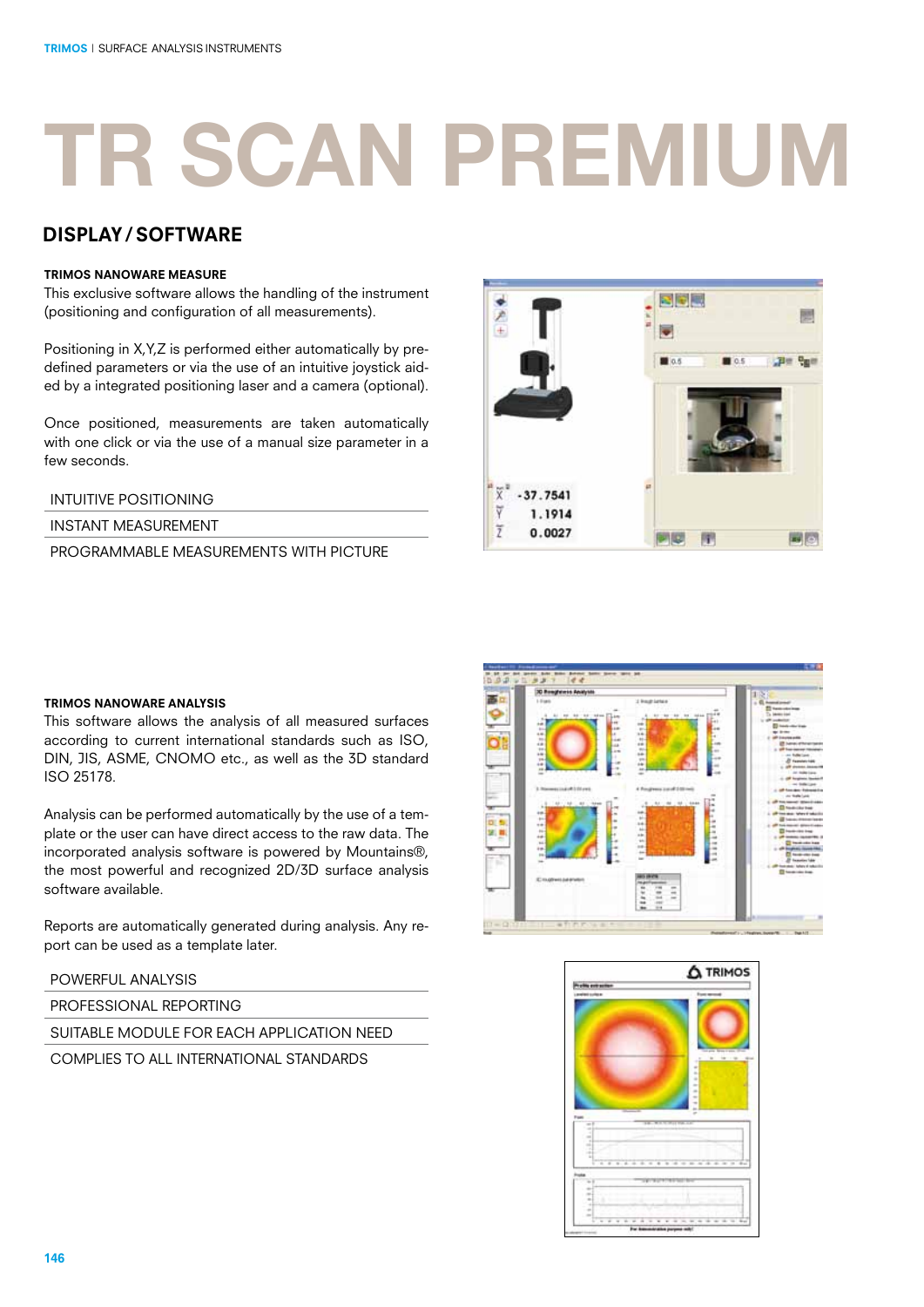

### THE DHM TECHNOLOGY



DHM® (Digital Holographic Microscopy) is a non-contact surface measurement technology originally developed for the biotech and medical industry. DHM generates a high-resolution 3D digital image of a sample using the principle of holography. A hologram generated by combining a coherent reference wave with the wave received from a sample is recorded by a CCD camera and transmitted to a computer for numerical reconstruction.

A single hologram is acquired in a few microseconds, making the whole system insensitive to vibrations. Software procedures allows computation of the complete wavefront emanating from an object and provides:

• Intensity images providing the same contrast as with classical optical microscopy

• Phase images providing quanti tative data, defined at a sub-wavelength scale, used for accurate and stable 3D measurements.

The phase image reveals the surface topography with a sub-nanometric vertical resolution. This digital approach to holography allows the application of computer-based procedures at a level never reached in optical microscopy so far. In particular the DHM principle features software compensation of optical aberrations, digital image focusing and numerical compensation for sample tilt and environmental disturbances, making DHM instruments robust and easy to use for routine inspections at the nanometer and micrometer scale.DHM is used exclusively by Trimos for surface texture measurement. This technology has numerous advantages compared to other contact and non-contact measurement technologies: in particular extremely fast measurements, high resolution, simple working process no moving parts and no requirement for special environmental conditions.

- Acquisition in a few microseconds
- Vibration incensitive
- High image quality
- Subnanometric resolution
- No moving parts
- No requirement for special environmental conditions

DHM is a recognized surface texture measurement method according to the standard ISO 25178-6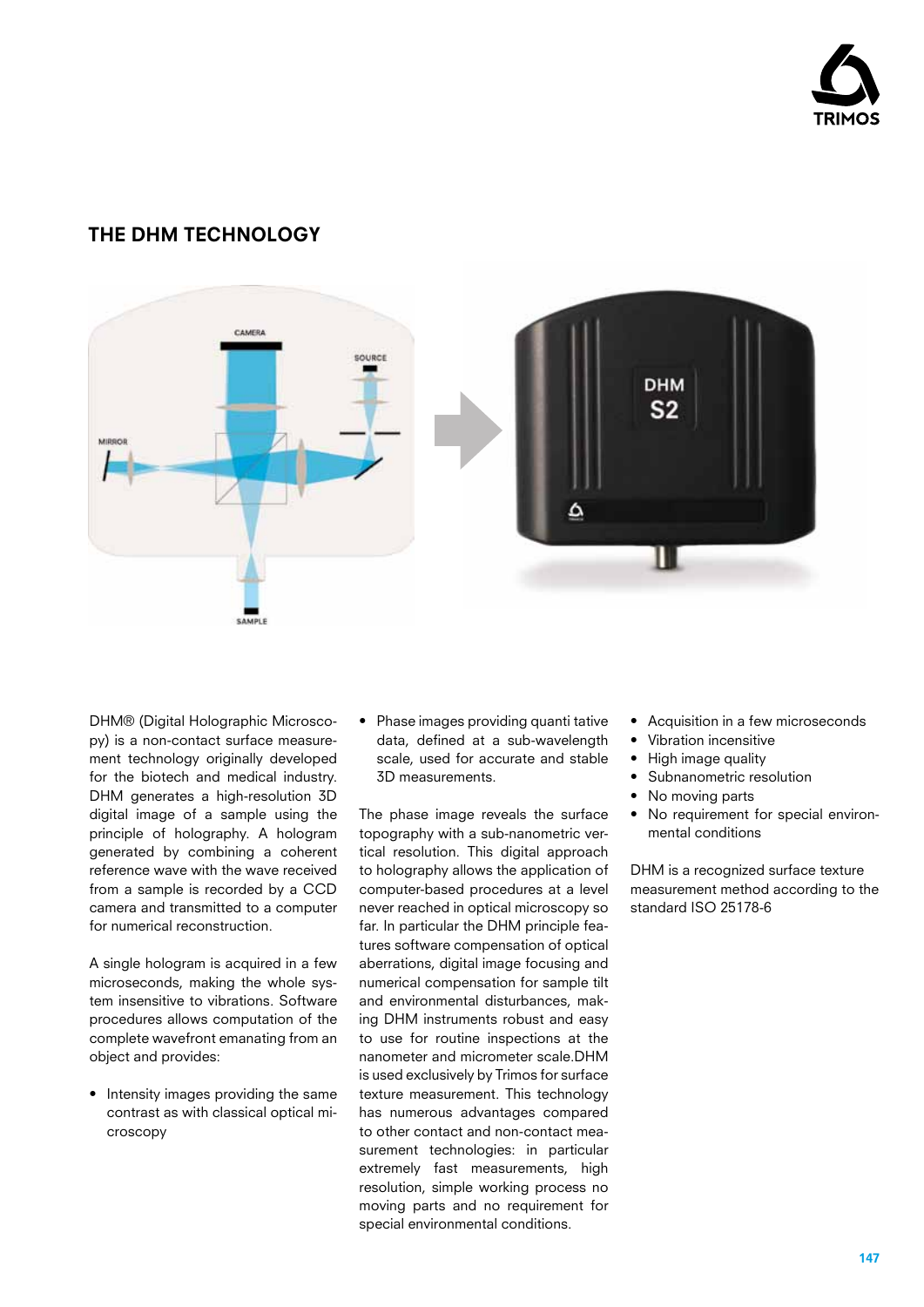### MEASURING HEADS

#### DHM S1 & S2

- DHM Technology:
- Smooth, grinded and polished surfaces
- Steel, aluminum, titanium, silicon, gold, ceramics, glass
- High precision and speed, 2D/3D

#### CCM P1

- Chromatic Confocal Technology:
- Machined and rough surfaces, micro-structures
- Metals, plastics, abrasives, papers, textiles, cosmetics
- Large vertical range, all materials, 2D/3D

#### DIA P1

- Diamond Stylus Tip Technology:
- Roughness measurement with contact
- Classical roughness measurements (2D)
- Internal measurements







# TECHNICAL SPECIFICATIONS

| <b>TR Scan Premium</b>          |    | 101                      | 301 |
|---------------------------------|----|--------------------------|-----|
| Horizontal measuring range X    | mm | $\overline{\phantom{a}}$ | 100 |
| Horizontal measuring range Y    | mm |                          | 100 |
| Vertical measuring range Z      | mm |                          | 240 |
| Measuring system resolution XYZ | µm | 0.1                      |     |
| Positioning accuracy XYZ        | µm |                          |     |
| Rectitude of the guideways XY   | µm |                          | 0.3 |
| Max weight of the part          | kg |                          | 20  |

| <b>Measuring Heads</b>                   |      | <b>DHM S1</b>      | <b>DHM S2</b>      | <b>CCMP1</b>                 | <b>DIA P1</b>            |
|------------------------------------------|------|--------------------|--------------------|------------------------------|--------------------------|
| Vertical resolution (Z)                  | nm   | 0.1                | 0.1                | $8 \div 780^{2}$             | 10                       |
| Lateral resolution (XY)                  | µm   | 0.6                | 0.6                | $0.9 \div 14^{2}$            |                          |
| Typical measuring range Ra <sup>1)</sup> | μm   | 0.4                | 1.6                | $0.012 \div > 200^{2}$       | 20                       |
| Vertical measuring range <sup>1)</sup>   | µm   | 3                  | 7                  | $130 \div 24000^{2}$         | 350                      |
| Max. permissible errors Ra               | $\%$ | $1\%$              | 1%                 | $1\% \div 5\%$ <sup>2)</sup> | 5%                       |
| Repeatability (Ra, 1o)                   | nm   | < 0.1              | < 0.1              | $< 5 \div 25^{2}$            | 9                        |
| Sample reflectivity                      | $\%$ | $< 1\% \div 100\%$ | $< 1\% \div 100\%$ | $1\% \div 100\%$             | $\overline{\phantom{a}}$ |
| Field of view                            | mm   | $0.25 \times 0.25$ | $0.25 \times 0.25$ |                              | $\overline{\phantom{0}}$ |

1) Values may differ depending on the surface texture

2) Objective dependent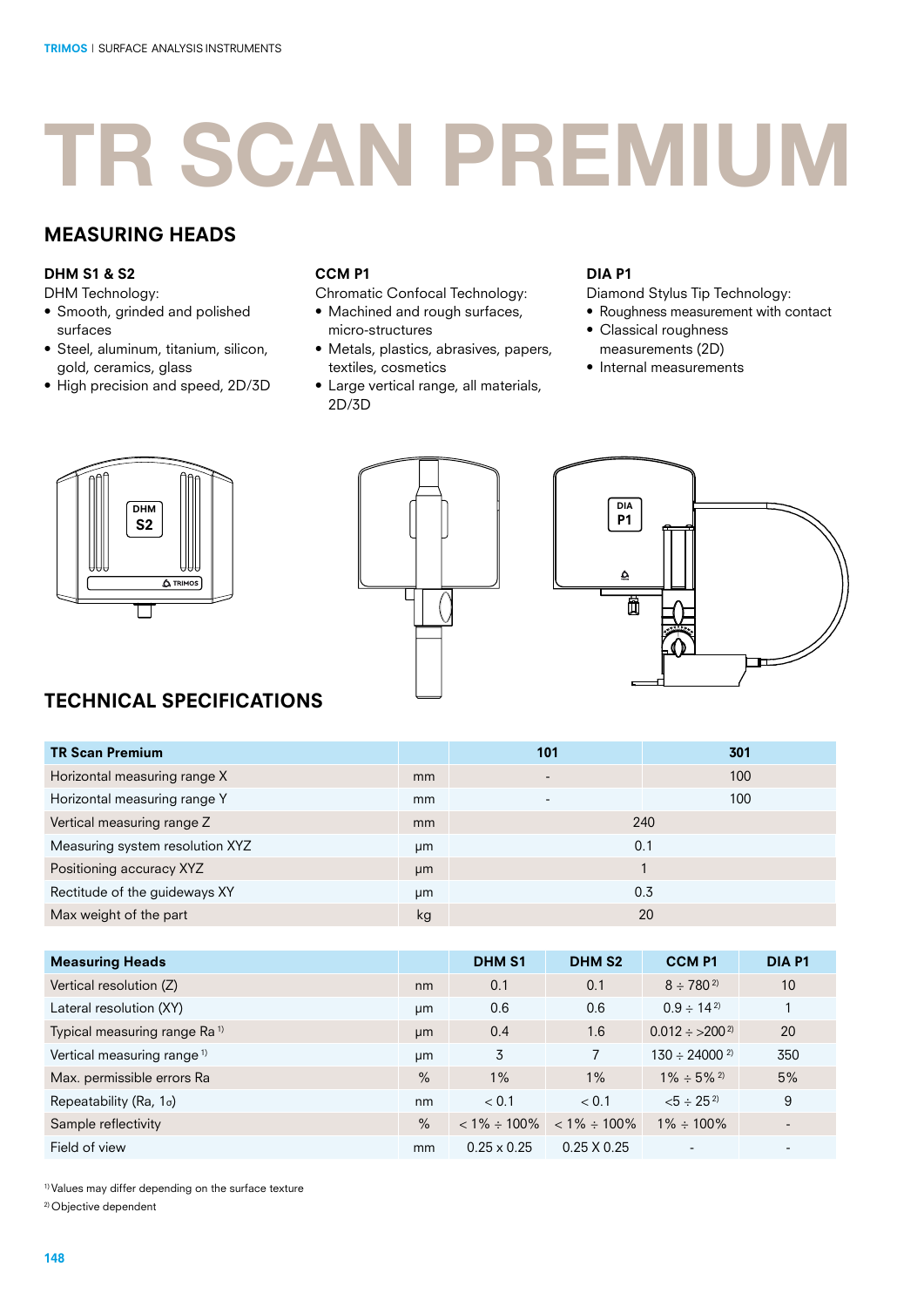

### DIAGRAM



### STANDARD INSTRUMENT

| The TR Scan Premium instruments are supplied as follows:                       |  |  |  |  |
|--------------------------------------------------------------------------------|--|--|--|--|
| Instrument according to specification (without measuring head)                 |  |  |  |  |
| measuring head (DHM S1, DHM S2, CCM P1+TA-MI-701 $\div$ 713)                   |  |  |  |  |
| PC with 1 TFT screen                                                           |  |  |  |  |
| Nanoware Measure and Nanoware Analysis softwares (according to selected model) |  |  |  |  |
| User's manual (750 50 0028 03)                                                 |  |  |  |  |

## CODE NUMBER

| <b>TR Scan Premium</b>      | <b>Purpose</b>                  | Meas, head         | Axes                   | <b>Software</b>                  |
|-----------------------------|---------------------------------|--------------------|------------------------|----------------------------------|
| TRSP101DHM<br>700 405 10 11 | 3D Measurement<br>of tiny parts | DHM S <sub>2</sub> | - 1 vertical axis Z    | Nanoware STT<br>(2D/3D analysis) |
| TRSP301DHM                  | 3D measurement of               | DHM S <sub>2</sub> | - 1 vertical axis Z    | Nanoware STT                     |
| 700 405 30 21               | metallic parts                  |                    | - 2 horizontal axes XY | (2D/3D analysis)                 |
| TRSP301CCM                  | Universal 3D                    | CCM <sub>P1</sub>  | - 1 vertical axis Z    | Nanoware STT                     |
| 700 405 30 31               | measurements                    |                    | 2 horizontal axes XY   | (2D/3D analysis)                 |

TR Scan Premium can also be specifically equipped according to each application need (head(s) and measuring table, software). An exhaustive list of equipments can be found in the accessories section.